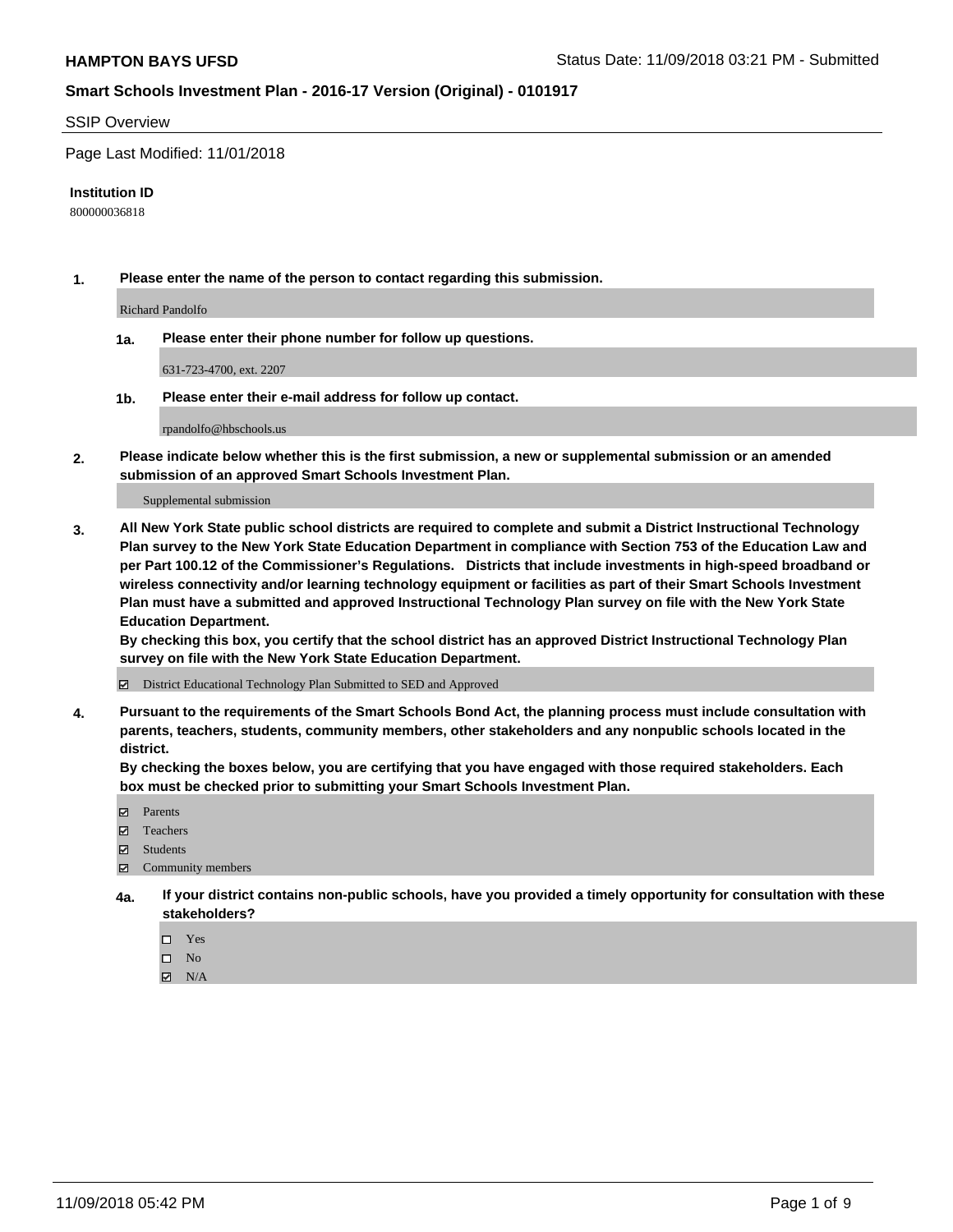## SSIP Overview

Page Last Modified: 11/01/2018

### **5. Certify that the following required steps have taken place by checking the boxes below: Each box must be checked prior to submitting your Smart Schools Investment Plan.**

- The district developed and the school board approved a preliminary Smart Schools Investment Plan.
- $\boxtimes$  The preliminary plan was posted on the district website for at least 30 days. The district included an address to which any written comments on the plan should be sent.
- $\boxtimes$  The school board conducted a hearing that enabled stakeholders to respond to the preliminary plan. This hearing may have occured as part of a normal Board meeting, but adequate notice of the event must have been provided through local media and the district website for at least two weeks prior to the meeting.
- The district prepared a final plan for school board approval and such plan has been approved by the school board.
- $\boxtimes$  The final proposed plan that has been submitted has been posted on the district's website.
- **5a. Please upload the proposed Smart Schools Investment Plan (SSIP) that was posted on the district's website, along with any supporting materials. Note that this should be different than your recently submitted Educational Technology Survey. The Final SSIP, as approved by the School Board, should also be posted on the website and remain there during the course of the projects contained therein.**

3\_Smart Schools Investment Final Plan 051016.doc

**5b. Enter the webpage address where the final Smart Schools Investment Plan is posted. The Plan should remain posted for the life of the included projects.**

http://www.hbschools.us/curriculum/technology

**6. Please enter an estimate of the total number of students and staff that will benefit from this Smart Schools Investment Plan based on the cumulative projects submitted to date.**

2,400

**7. An LEA/School District may partner with one or more other LEA/School Districts to form a consortium to pool Smart Schools Bond Act funds for a project that meets all other Smart School Bond Act requirements. Each school district participating in the consortium will need to file an approved Smart Schools Investment Plan for the project and submit a signed Memorandum of Understanding that sets forth the details of the consortium including the roles of each respective district.**

 $\Box$  The district plans to participate in a consortium to partner with other school district(s) to implement a Smart Schools project.

**8. Please enter the name and 6-digit SED Code for each LEA/School District participating in the Consortium.**

| <b>Partner LEA/District</b> | <b>ISED BEDS Code</b> |
|-----------------------------|-----------------------|
| (No Response)               | (No Response)         |

**9. Please upload a signed Memorandum of Understanding with all of the participating Consortium partners.**

(No Response)

**10. Your district's Smart Schools Bond Act Allocation is:**

\$494,867

**11. Enter the budget sub-allocations by category that you are submitting for approval at this time. If you are not budgeting SSBA funds for a category, please enter 0 (zero.) If the value entered is \$0, you will not be required to complete that survey question.**

|                                              | Sub-               |
|----------------------------------------------|--------------------|
|                                              | <b>Allocations</b> |
| <b>School Connectivity</b>                   | 47.277             |
| <b>Connectivity Projects for Communities</b> |                    |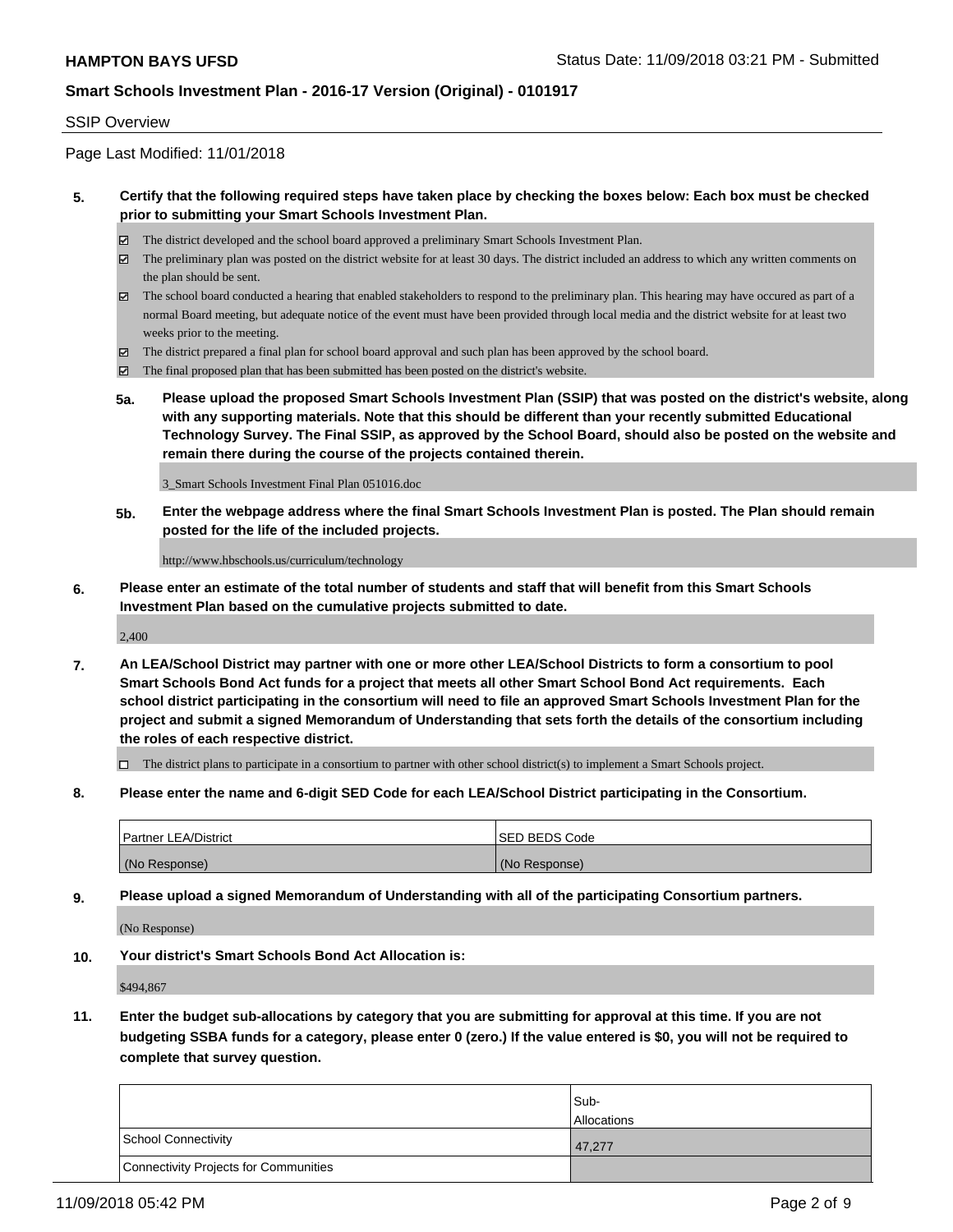# SSIP Overview

Page Last Modified: 11/01/2018

|                                    | Sub-<br>Allocations |
|------------------------------------|---------------------|
|                                    |                     |
| Classroom Technology               |                     |
| Pre-Kindergarten Classrooms        |                     |
| Replace Transportable Classrooms   |                     |
| <b>High-Tech Security Features</b> | 1,798               |
| Totals:                            | 49,075              |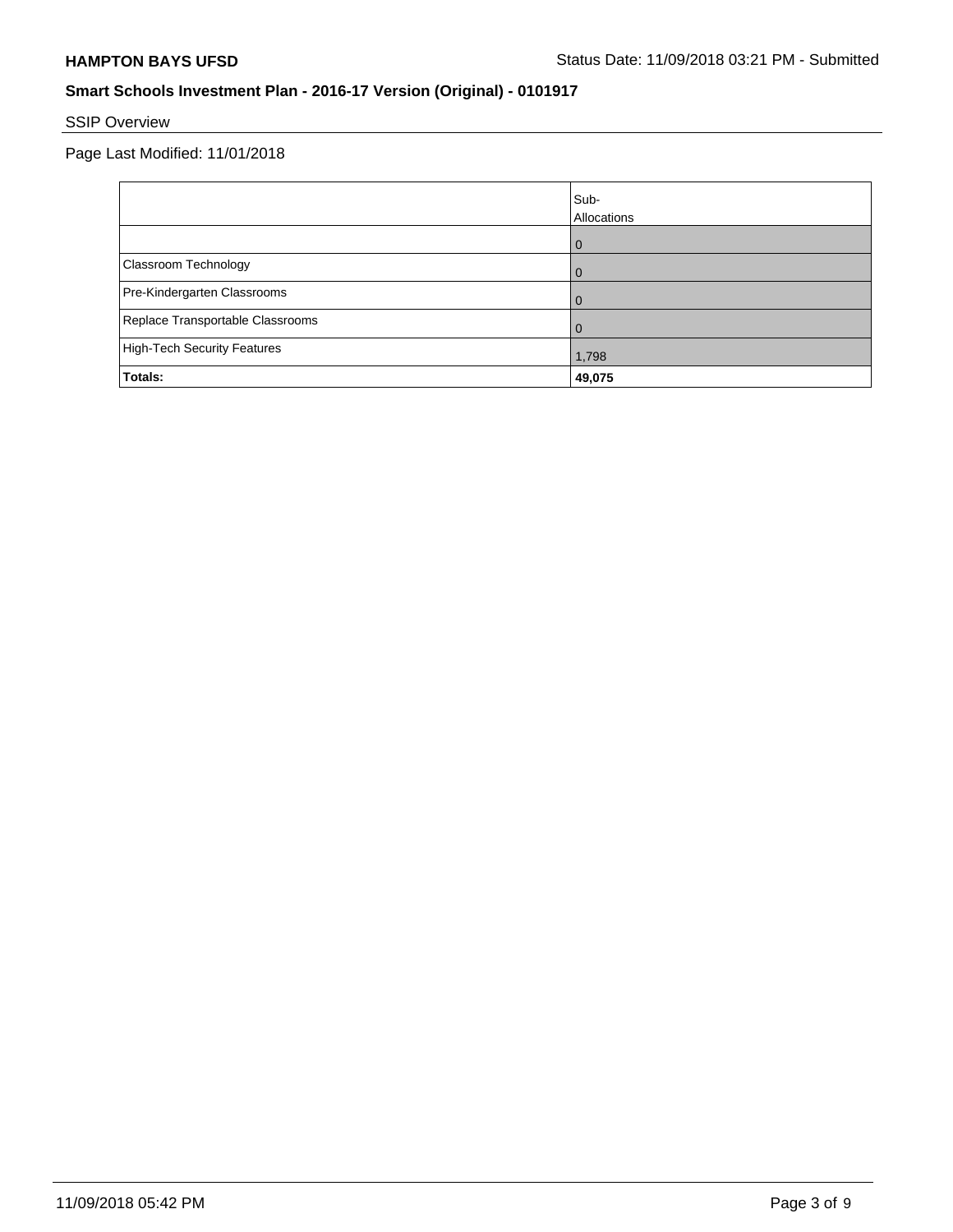#### School Connectivity

Page Last Modified: 11/09/2018

- **1. In order for students and faculty to receive the maximum benefit from the technology made available under the Smart Schools Bond Act, their school buildings must possess sufficient connectivity infrastructure to ensure that devices can be used during the school day. Smart Schools Investment Plans must demonstrate that:**
	- **• sufficient infrastructure that meets the Federal Communications Commission's 100 Mbps per 1,000 students standard currently exists in the buildings where new devices will be deployed, or**
	- **• is a planned use of a portion of Smart Schools Bond Act funds, or**
	- **• is under development through another funding source.**

**Smart Schools Bond Act funds used for technology infrastructure or classroom technology investments must increase the number of school buildings that meet or exceed the minimum speed standard of 100 Mbps per 1,000 students and staff within 12 months. This standard may be met on either a contracted 24/7 firm service or a "burstable" capability. If the standard is met under the burstable criteria, it must be:**

**1. Specifically codified in a service contract with a provider, and**

**2. Guaranteed to be available to all students and devices as needed, particularly during periods of high demand, such as computer-based testing (CBT) periods.**

## **Please describe how your district already meets or is planning to meet this standard within 12 months of plan submission.**

Currently, the District's broadband capacity is 400 Mbps, however we only are required to have 211.4 Mbps. Installing the proposed infrastructure will provide a more efficient use of our wireless platform. On a daily basis, the current use between students and staff spikes toward 100% several times a day. In a 42-minute class period, when a teacher and students are pressed for time, the technology infrastructure must be able to deliver expeditiously and consistently if we hope to move confidently to the cyber-platform.

The proposed expenditures above intend to double to amount of Wireless Access Points (WAPs). As we move to a wireless 1:1 device in grades 5- 12,we will increase the amount of devices in use by 77 percent. Increased WAPs are critical to the success of this initiative. In addition, the District will consider the purchase of additional Internet lines from Cablevision, our provider, if they do not increase from 100 Mbps, or what each line currently offers.

 Hampton Bays has taken an aggressive approach to building to scale our instructional technology program. In 2008, through a rebate with PSEG (then, the Long Island Power Authority), the district received a \$300,000 rebate for its efforts in building the first energy-efficient, LEED-certified new school in New York State. The Board of Education decided to use that rebate to invest in SmartBoards for its middle school classrooms. It wasnot long before the elementary and high schools were outfitted, as well. Today, every classroom has a SmartBoard of SmartPanel television. The High School has a device ratio (desktop, Chromebook, iPad, tablet, laptop) of 2.3:1. The Middle School's ratio is 1.4:1 and in our Elementary School,the ratio is 2.6:1.

- **1a. If a district believes that it will be impossible to meet this standard within 12 months, it may apply for a waiver of this requirement, as described on the Smart Schools website. The waiver must be filed and approved by SED prior to submitting this survey.**
	- $\Box$  By checking this box, you are certifying that the school district has an approved waiver of this requirement on file with the New York State Education Department.

#### **2. Connectivity Speed Calculator (Required)**

|                         | l Number of<br>Students | Multiply by<br>100 Kbps | Divide by 1000 Current Speed<br>to Convert to<br>Required<br>Speed in Mb | in Mb | <b>Expected</b><br>Speed to be<br>Attained Within   Required<br>12 Months | <b>Expected Date</b><br><b>When</b><br>Speed Will be<br>Met |
|-------------------------|-------------------------|-------------------------|--------------------------------------------------------------------------|-------|---------------------------------------------------------------------------|-------------------------------------------------------------|
| <b>Calculated Speed</b> | 2.114                   | 211,400                 | 211.4                                                                    | 400   | 400                                                                       | currently met                                               |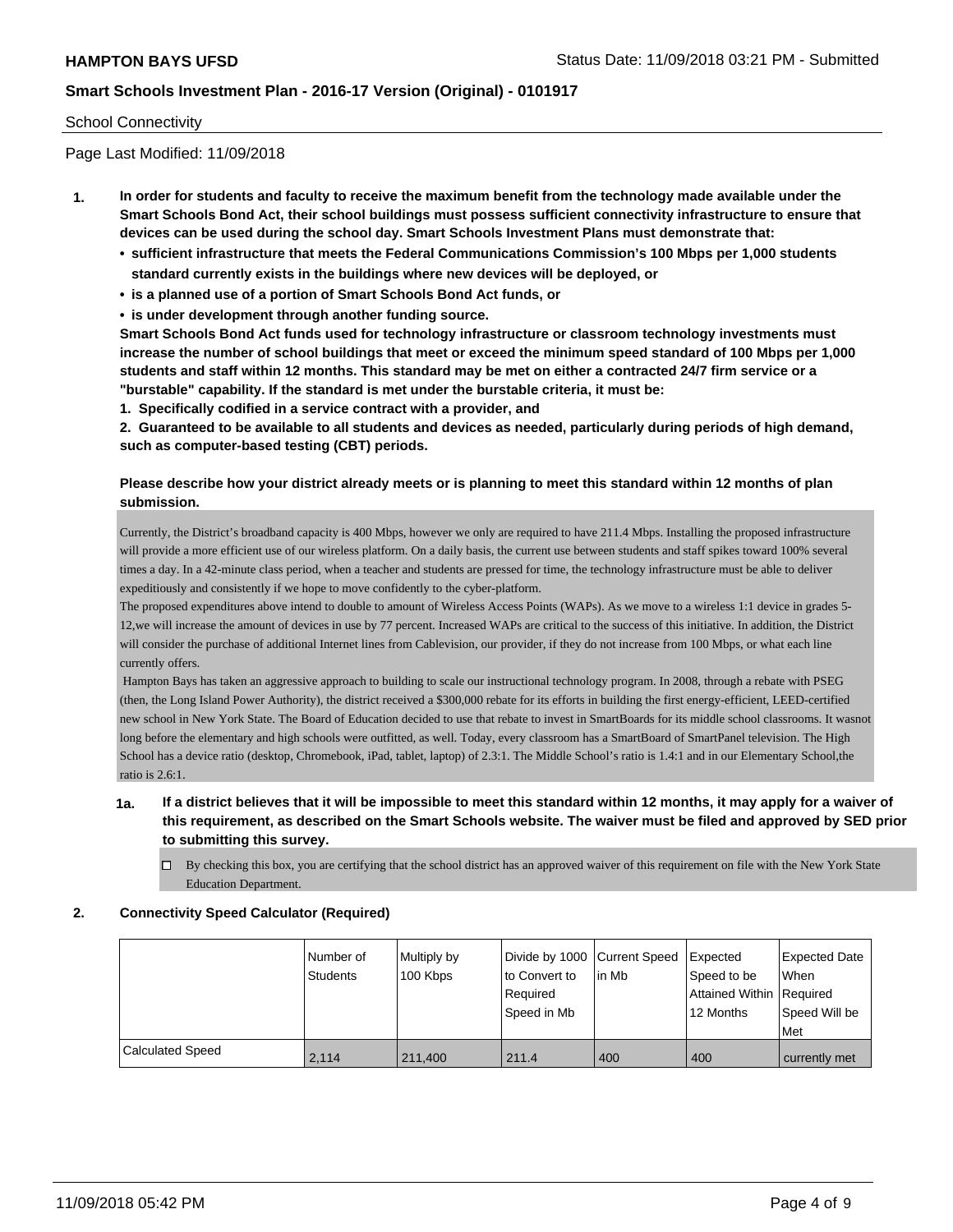#### School Connectivity

## Page Last Modified: 11/09/2018

## **3. Describe how you intend to use Smart Schools Bond Act funds for high-speed broadband and/or wireless connectivity projects in school buildings.**

The initial SSIP submission (092916) called for a scaling of our instructional technology program by include new switches, wireless access points, and the necessary components to help support a wireless 1:1 device initiative in the HB schools.

This supplemental submission is for the installation of a Dell PowerEdge Server to act as virtual host for various virtual instructional servers. The district currently has two virtual hosts containing all the virtual servers used by the district. However, both are maxed out and cannot be expanded any further. This server will work in conjunction with the SAN described below to provide additional file, application and instructional virtual servers. Additionally, an EqualLogic storage area network will be installed. Currently, the district has two small SAN's containing all the data used by the district. However, we are out of storage space and the hard drive slots in these SAN's are full and cannot be expanded. This SAN will work in conjunction with the Virtual Host described above to provide additional file, application and instructional data storage with room for growth. Additionally, with this third SAN, we will be able to setup "clustering" which will provide High Availability (HA) in the event of a failure of any one SAN so that data is always accessible.

## **4. Describe the linkage between the district's District Instructional Technology Plan and the proposed projects. (There should be a link between your response to this question and your response to Question 1 in Part E. Curriculum and Instruction "What are the district's plans to use digital connectivity and technology to improve teaching and learning?)**

The proposed projects intend to support a 1:1 device initiative that will enhance teaching and learning for Hampton Bays students with more on-going and fluid communication with teachers on the work product, on submitting assignments and staying organized, and in preparing students for college and career in a 21st century digital world.

Currently, the District's broadband capacity is 211.4 Mbps per 1,000 students. Installing this infrastructure, as listed above, will provide a more efficient use of a virtual platform. Currently, use spikes toward our 100% capacity several times a day. In a 42-minute class period, when a teacher and students are pressed for time, the technology infrastructure must be able to deliver expeditiously and consistently if we hope to move confidently to the cyber-platform. This includes actual storage capability and network operation speed.

As we move to a wireless 1:1 device in grades 5-12,we will increase the amount of devices in use by 77 percent, including what gets stored and accessed on our servers, both physical and virtual. In addition, our expectation of communication, both in the district and outside with partners, including parents, community members, NYSED, businesses, etc. has increased exponentially. Outages where we are unable to communicate not only hamper efficiency and production, but also increase anxiety and frustration with the school district.

## **5. If the district wishes to have students and staff access the Internet from wireless devices within the school building, or in close proximity to it, it must first ensure that it has a robust Wi-Fi network in place that has sufficient bandwidth to meet user demand.**

#### **Please describe how you have quantified this demand and how you plan to meet this demand.**

Currently our middle and high schools each have 25 wireless access points each. They are located in the hallways with an approximate one WAP to 3 classroom ratio. As expressed in our first submission, general fund expenditures will increasre our DEVICE usage by 77 percent. Therefore, the SSIP projects will double our wireless connectivity, through the use of Wireless A/C, by placing a WAP in each classroom, giving each instructional space an "independent cloud-based platform" from which to work. This submission will give the district additional storage capacity to support this shift to a virtual learning environment.

# **6. As indicated on Page 5 of the guidance, the Office of Facilities Planning will have to conduct a preliminary review of all capital projects, including connectivity projects.**

**Please indicate on a separate row each project number given to you by the Office of Facilities Planning.**

| <b>Project Number</b> |  |
|-----------------------|--|
| 58-09-05-02-7-999-BA1 |  |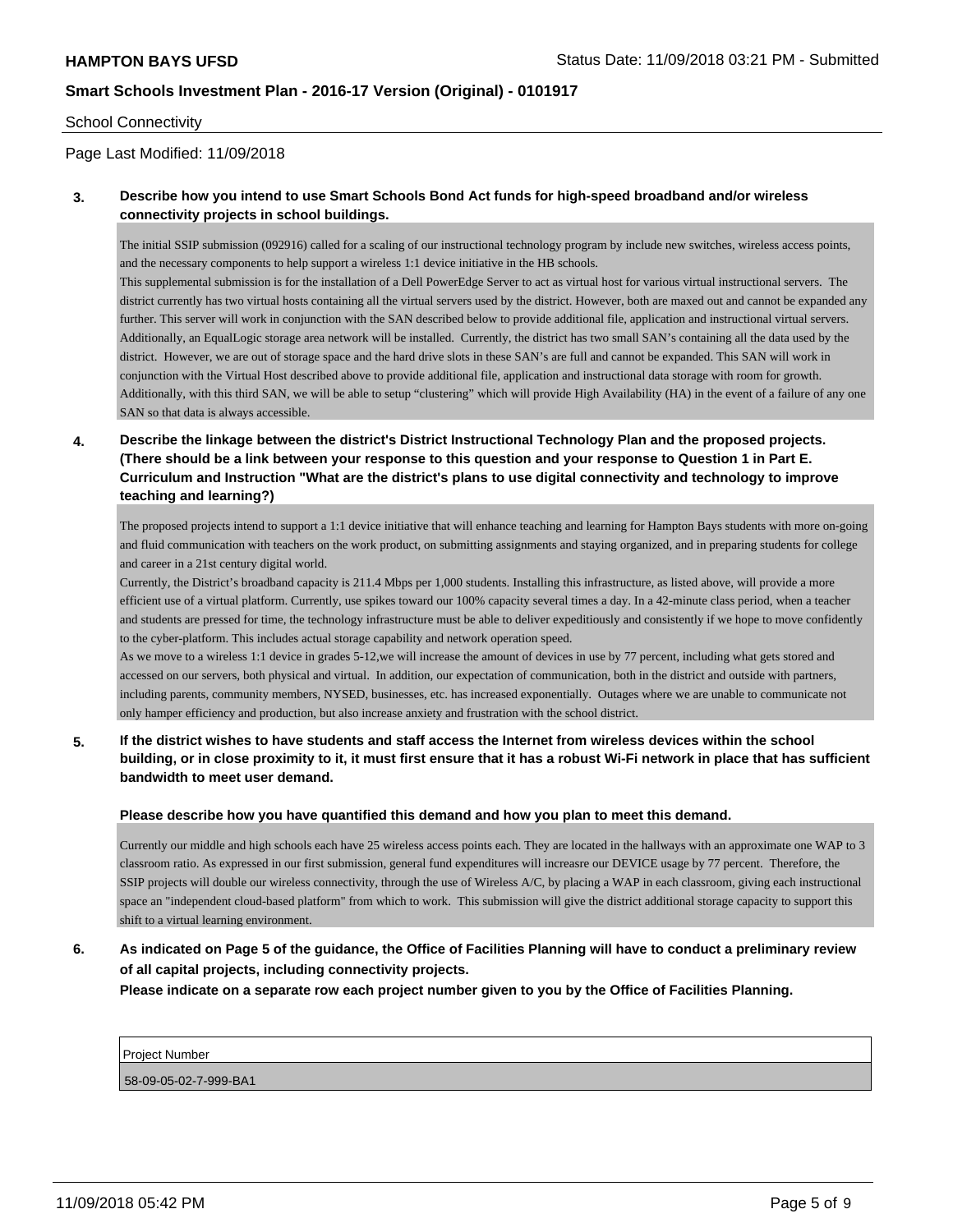#### School Connectivity

Page Last Modified: 11/09/2018

**7. Certain high-tech security and connectivity infrastructure projects may be eligible for an expedited review process as determined by the Office of Facilities Planning.**

**Was your project deemed eligible for streamlined review?**

Yes

**7a. Districts that choose the Streamlined Review Process will be required to certify that they have reviewed all installations with their licensed architect or engineer of record and provide that person's name and license number. The licensed professional must review the products and proposed method of installation prior to implementation and review the work during and after completion in order to affirm that the work was codecompliant, if requested.**

 $\Xi$  I certify that I have reviewed all installations with a licensed architect or engineer of record.

**8. Include the name and license number of the architect or engineer of record.**

| Name           | License Number |
|----------------|----------------|
| Roger P. Smith | 165141         |

**9. If you are submitting an allocation for School Connectivity complete this table.**

**Note that the calculated Total at the bottom of the table must equal the Total allocation for this category that you entered in the SSIP Overview overall budget.** 

|                                            | Sub-           |
|--------------------------------------------|----------------|
|                                            | Allocation     |
| Network/Access Costs                       | 41,997         |
| <b>Outside Plant Costs</b>                 | $\overline{0}$ |
| School Internal Connections and Components | 5,280          |
| <b>Professional Services</b>               | $\overline{0}$ |
| Testing                                    | $\overline{0}$ |
| Other Upfront Costs                        | $\overline{0}$ |
| <b>Other Costs</b>                         | $\Omega$       |
| Totals:                                    | 47,277         |

**10. Please detail the type, quantity, per unit cost and total cost of the eligible items under each sub-category. This is especially important for any expenditures listed under the "Other" category. All expenditures must be eligible for tax-exempt financing to be reimbursed through the SSBA. Sufficient detail must be provided so that we can verify this is the case. If you have any questions, please contact us directly through smartschools@nysed.gov. NOTE: Wireless Access Points should be included in this category, not under Classroom Educational Technology, except those that will be loaned/purchased for nonpublic schools.**

**Add rows under each sub-category for additional items, as needed.**

| Select the allowable expenditure<br>type.<br>Repeat to add another item under<br>each type. | Item to be purchased                                                      | Quantity | Cost per Item | <b>Total Cost</b> |
|---------------------------------------------------------------------------------------------|---------------------------------------------------------------------------|----------|---------------|-------------------|
| <b>Network/Access Costs</b>                                                                 | Dell PowerEdge Server w/ Dual XEON   1<br>CPU, 192 GB Ram, 400 GB SS/SATA |          | 8,542         | 8,542             |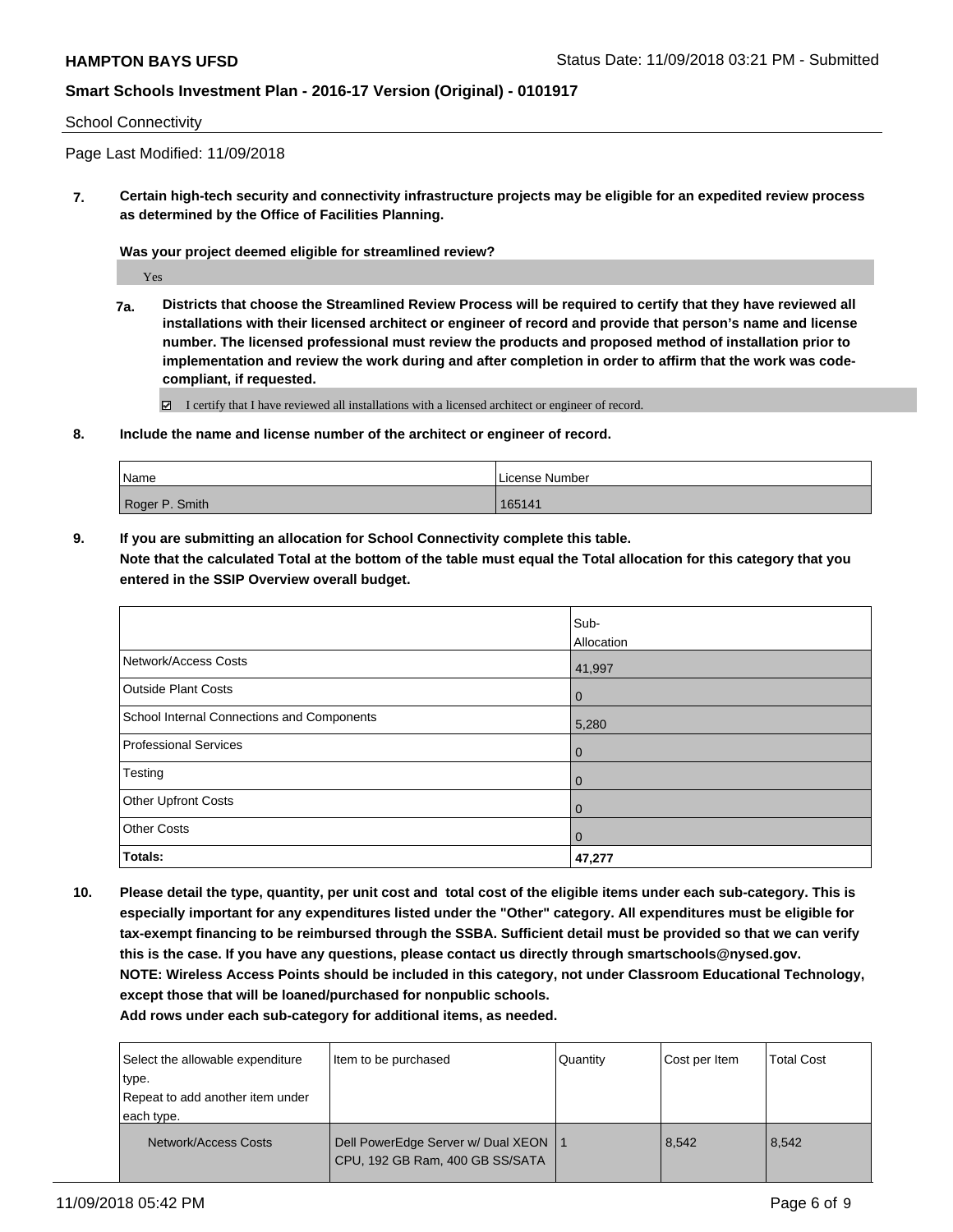# School Connectivity

## Page Last Modified: 11/09/2018

| Select the allowable expenditure<br>type. | Item to be purchased                                                           | Quantity | Cost per Item | <b>Total Cost</b> |
|-------------------------------------------|--------------------------------------------------------------------------------|----------|---------------|-------------------|
| Repeat to add another item under          |                                                                                |          |               |                   |
| each type.                                |                                                                                |          |               |                   |
|                                           | <b>HD (R730)</b>                                                               |          |               |                   |
| <b>Network/Access Costs</b>               | EquaLogic SAN w/ 24 1.2 TB SAS 2.5                                             |          | 33,455        | 33,455            |
| Connections/Components                    | Server & SAN installation,<br>configuration and integration, 53 hours<br>(18C) | 4        | 1,320         | 5,280             |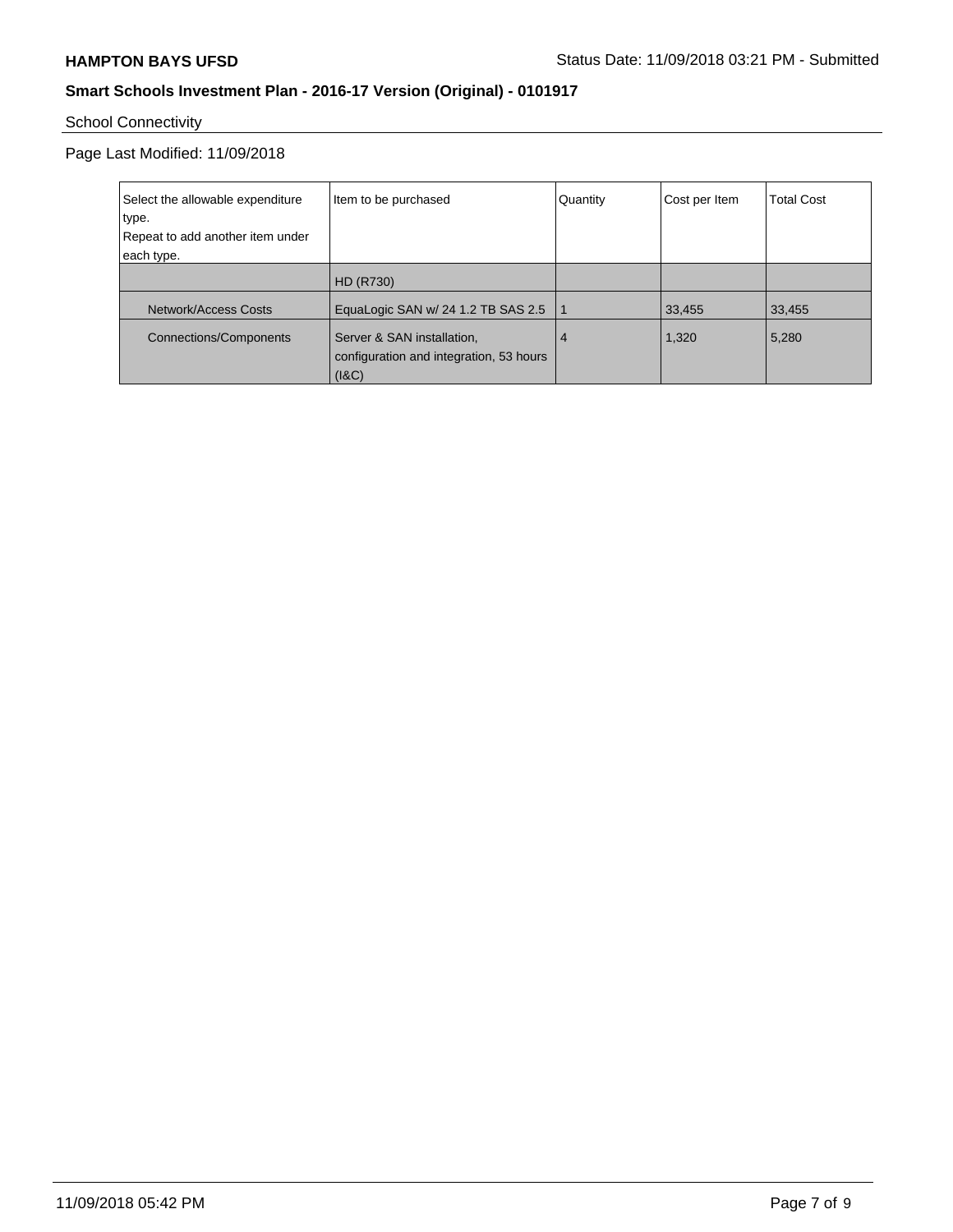#### High-Tech Security Features

Page Last Modified: 11/09/2018

**1. Describe how you intend to use Smart Schools Bond Act funds to install high-tech security features in school buildings and on school campuses.**

This intended project is for the installation of a redundant phone server to preserve communications during a power outage. This phone server will be installed in our high school and will handle approximately 80 Cisco IP phones in the HS and DO. It will also serve as a Cisco Survivable Remote Site Telephony server (SRST) in the event of a failure of our other Cisco phone server located in our middle school.

**2. All plans and specifications for the erection, repair, enlargement or remodeling of school buildings in any public school district in the State must be reviewed and approved by the Commissioner. Districts that plan capital projects using their Smart Schools Bond Act funds will undergo a Preliminary Review Process by the Office of Facilities Planning.** 

**Please indicate on a separate row each project number given to you by the Office of Facilities Planning.**

| Project Number        |  |
|-----------------------|--|
| 58-09-05-02-7-999-BA1 |  |

#### **3. Was your project deemed eligible for streamlined Review?**

Yes

 $\square$  No

**3a. Districts with streamlined projects must certify that they have reviewed all installations with their licensed architect or engineer of record, and provide that person's name and license number. The licensed professional must review the products and proposed method of installation prior to implementation and review the work during and after completion in order to affirm that the work was code-compliant, if requested.**

By checking this box, you certify that the district has reviewed all installations with a licensed architect or engineer of record.

**4. Include the name and license number of the architect or engineer of record.**

| Name           | License Number |
|----------------|----------------|
| Roger P. Smith | 165141         |

**5. If you have made an allocation for High-Tech Security Features, complete this table.**

**Note that the calculated Total at the bottom of the table must equal the Total allocation for this category that you entered in the SSIP Overview overall budget.**

|                                                      | Sub-Allocation |
|------------------------------------------------------|----------------|
| Capital-Intensive Security Project (Standard Review) | (No Response)  |
| <b>Electronic Security System</b>                    | 1,798          |
| <b>Entry Control System</b>                          | (No Response)  |
| Approved Door Hardening Project                      | (No Response)  |
| <b>Other Costs</b>                                   | (No Response)  |
| Totals:                                              | 1,798          |

**6. Please detail the type, quantity, per unit cost and total cost of the eligible items under each sub-category. This is especially important for any expenditures listed under the "Other" category. All expenditures must be capital-bond eligible to be reimbursed through the SSBA. If you have any questions, please contact us directly through smartschools@nysed.gov.**

**Add rows under each sub-category for additional items, as needed.**